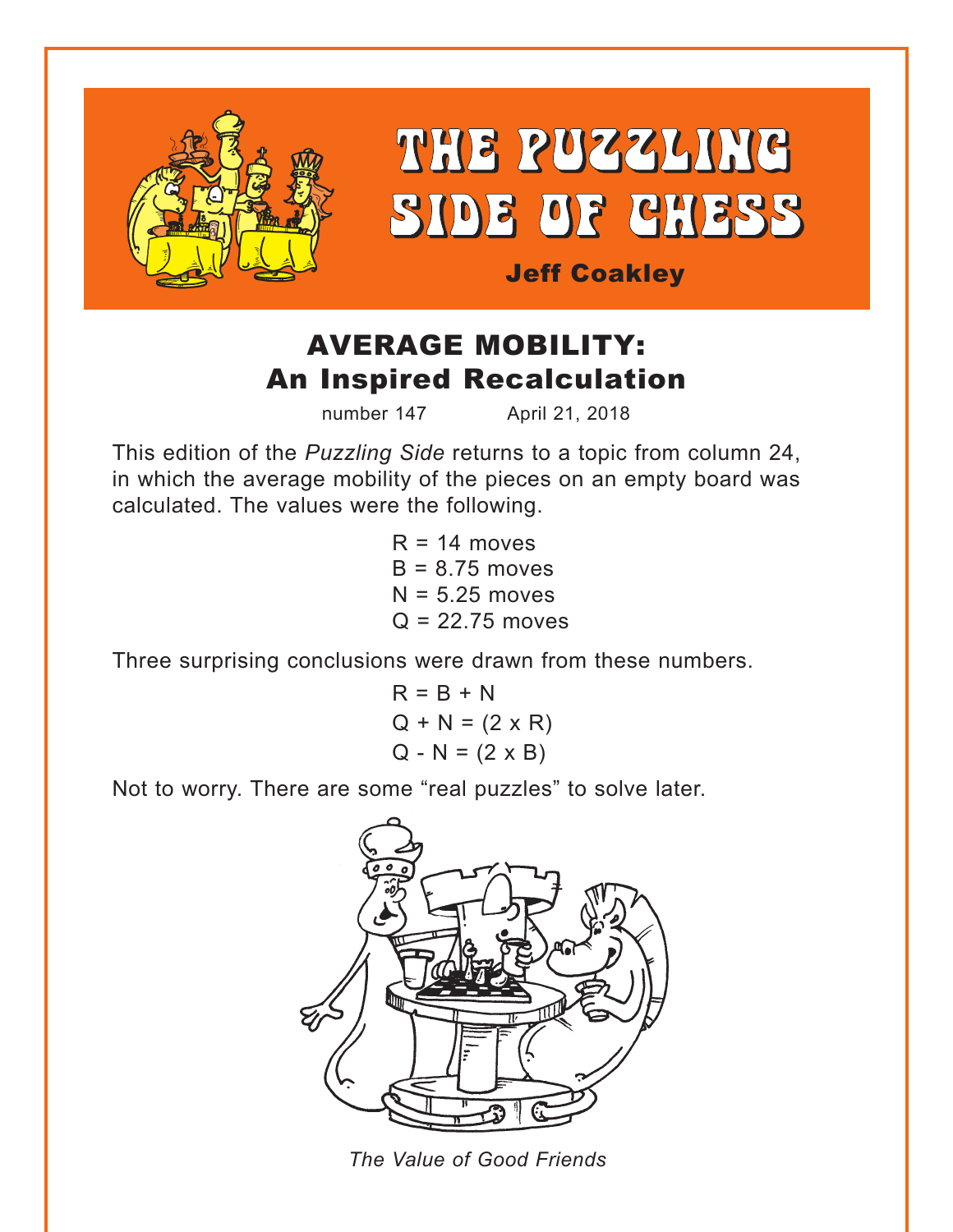Earlier this year, while discussing *defensive loop* problems, I asked François Labelle what he thought of these calculations. As many of you already know, François is a chess composer from Montreal, widely recognized for his expertise in computer programming.

He noted that the averages on an empty board were the upper limits of mobility and proposed taking into account possible obstructions for the line pieces (queen, rook, bishop). He recalculated the average mobility of these pieces based on various degrees of blockage.

Because a piece can be blocked by a friendly or opposing piece, *mobility* is now determined by counting the number of squares attacked or defended, rather than by simply counting moves as in column 24. For example, a bishop on a1 with a friendly piece on b2 still has *mobility = 1*. That is, it protects b2 and could recapture there if the opponent takes on b2.



The *average mobility of a rook for all degrees of obstruction* (R°) is determined like so:

- a) In a corner, mobility ranges from 2 to 14. Two if there are pieces on adjacent squares. Fourteen if the rank and file are open. Average  $= 8$
- b) Along the edge of the board (non-corner), the range is 3 to 14. Average  $= 8.5$
- c) In the interior of the board, the range is 4 to 14. Average  $= 9$
- d) There are 4 corners, 24 edge squares, and 36 interior squares.

$$
(4 \times 8) + (24 \times 8.5) + (36 \times 9) = 560
$$
  

$$
R^{\circ} = 560 \div 64 = 8.75
$$

Already we have a curious fact. The average mobility of a rook based on possible obstructions is exactly equal to the average mobility of a bishop on an open board!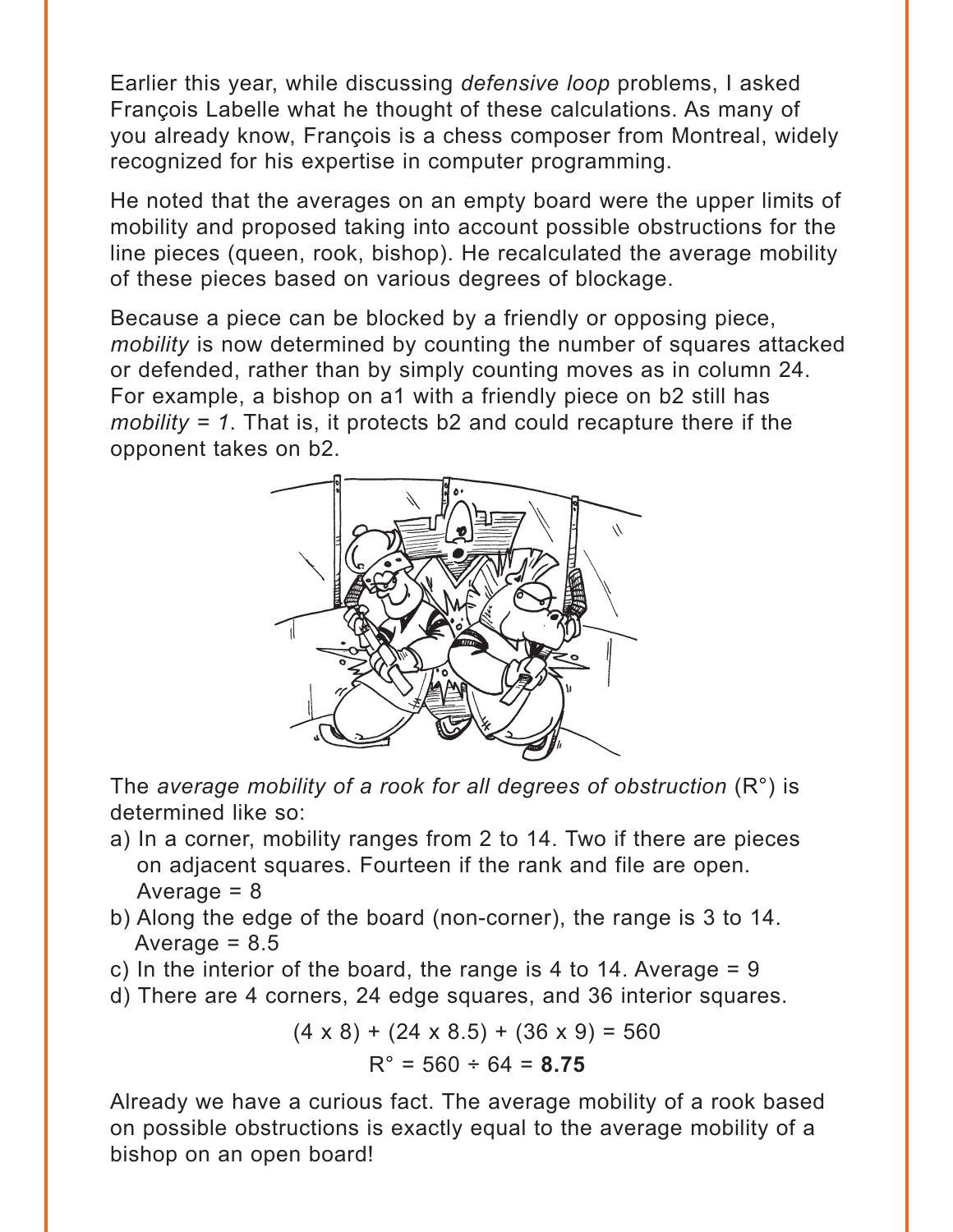A similar calculation was done for the *average mobility of a bishop for all degrees of obstruction* (B°). The number of squares attacked by a bishop varies from 1 to 13, depending on its proximity to the centre.

 $(4 \times 4) + (24 \times 4.5) + (20 \times 6.5) + (12 \times 7.5) + (4 \times 8.5) = 378$ B° = 378 ÷ 64 = **5.90625**

The value for the queen is the sum of rook and bishop.

$$
Q^{\circ} = 8.75 + 5.90625 = 14.65625
$$

Because the knight cannot be obstructed like a line piece, its value for the recalculation is the same as that on an empty board.

#### $N^{\circ} = 5.25$

Now we're ready for the next stage of the math adventure. In order to compare the new averages to the accepted standard *value of the pieces* (1-3-3-5-9), François calibrated the mobility numbers so that a knight equals 3, corresponding to its "standard value". To do that, the averages were all multiplied by 3/ 5.25. Here are the results.

> $N^{\circ}$  x 3/5.25 = 3  $B^{\circ}$  x 3/5.25 = 3.375  $R^{\circ}$  x 3/5.25 = 5  $Q^{\circ}$  x 3/5.25 = 8.375

How amazing is that? It's especially neat that the bishop is  $3\%$ . Many masters and books of instruction give the relative value of a bishop as 3¼ or 3½. Emanuel Lasker judged the queen to be 8½.

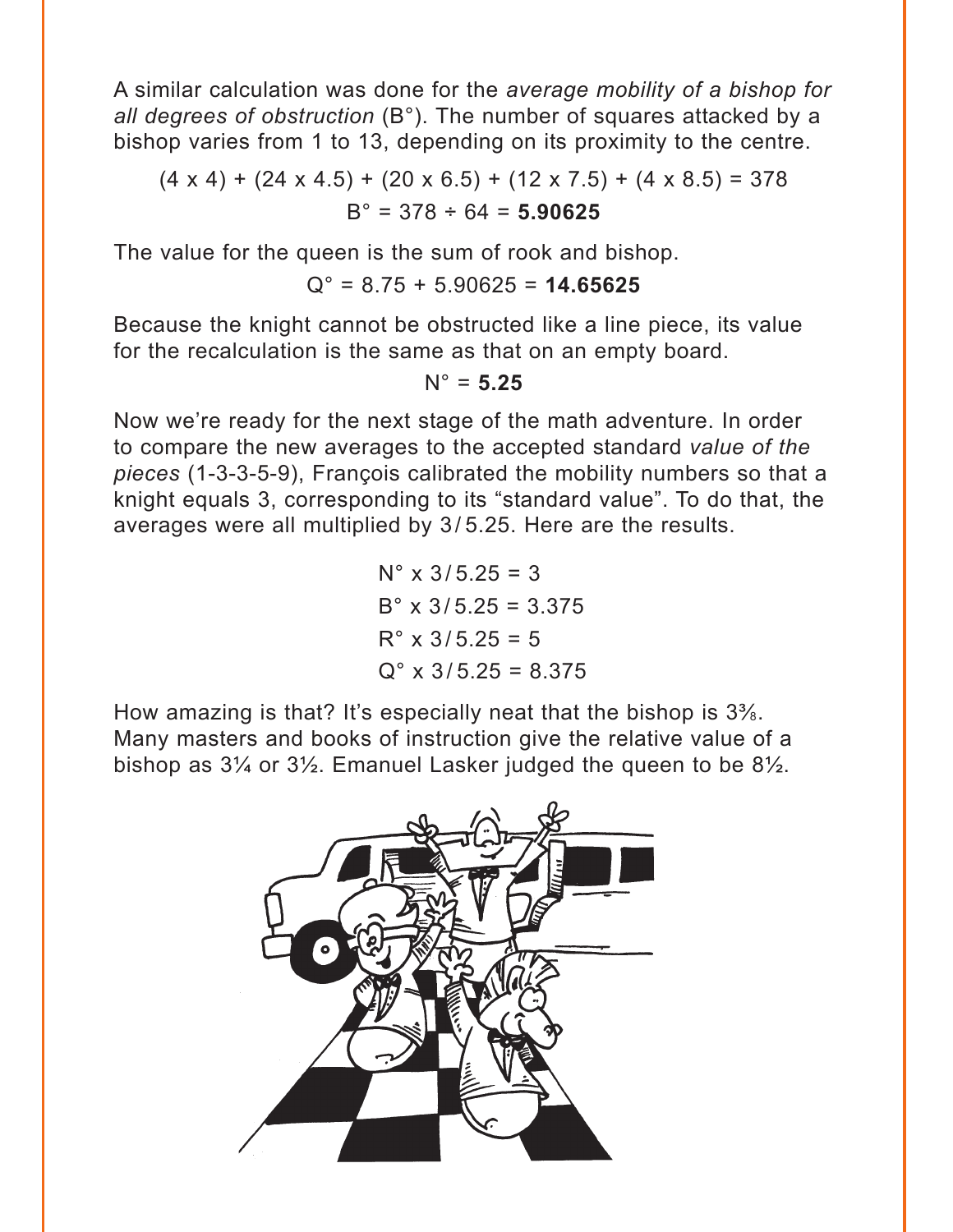<span id="page-3-0"></span>Before getting to the problems, there are still the king and pawn to consider. Like the knight, a king cannot be obstructed. Its value in the recalculation is the same as for an empty board.

> K° = **6.5625**  $K^{\circ}$  x 3/5.25 = 3.75

The calibrated number fits well with the standard relative values. As a *fighting piece*, Lasker assigned the king 4 points, stronger than a minor piece, weaker than a rook.

A pawn's attack cannot be obstructed. It attacks or defends 1 square when on a side file, and 2 squares if on the other files. The average on the 48 squares where it can stand is easy to figure out.

> $(12 \times 1) + (36 \times 2) = 84$  $P^{\circ} = 84 \div 48 = 1.75$  $P^{\circ}$  x 3/5.25 = 1

That's right, friends. The calibrated value for the pawn is 1. Perfect!



**[Triple Loyd 72](#page-6-0)**



Place the black king on the board so that:

- A. Black is in checkmate.
- B. Black is in stalemate.
- C. White has mate in 1.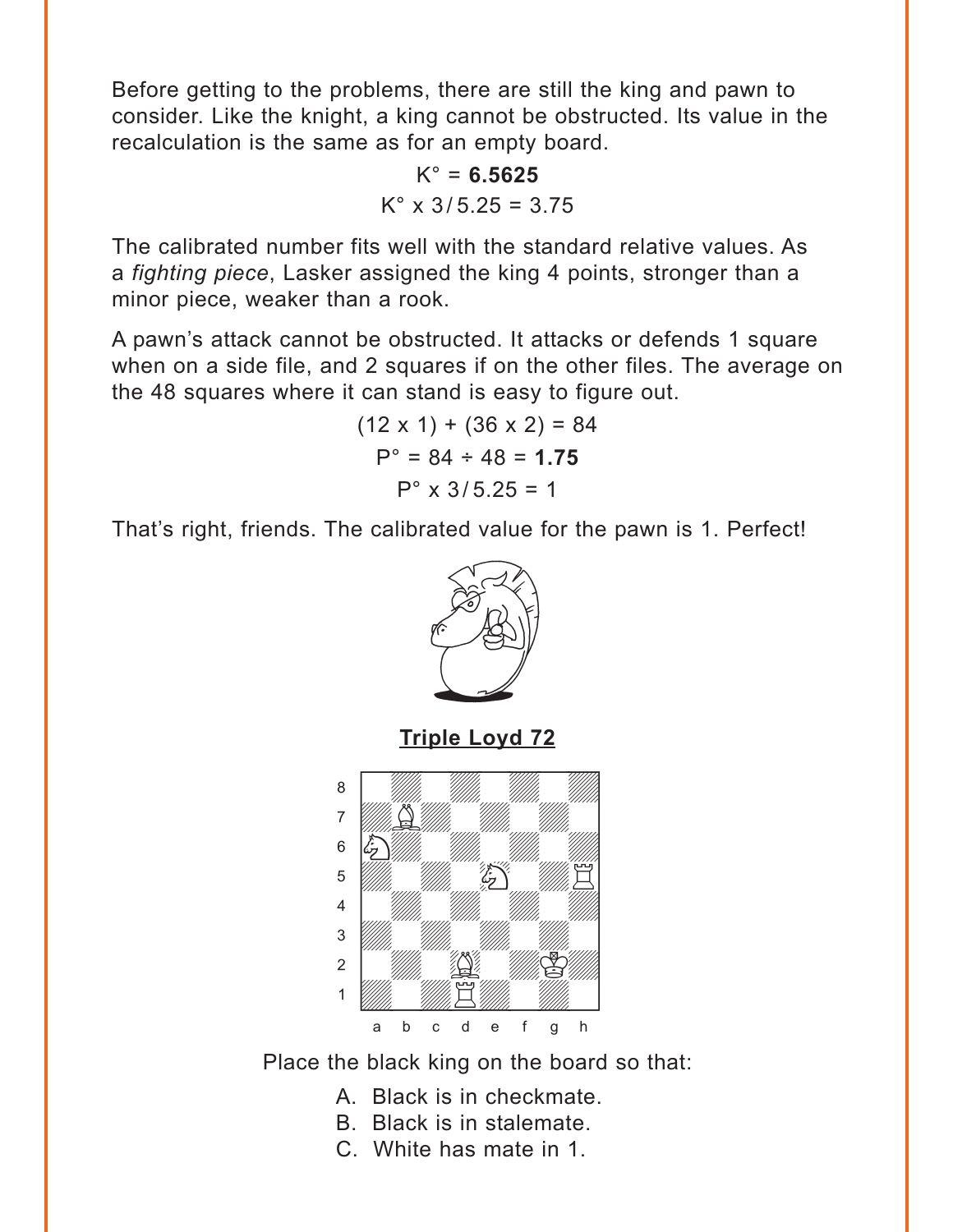<span id="page-4-0"></span>All the puzzles in this column feature multiple rooks, bishops, and knights. Let's count moves again.



#### **[2 Rook 2 Bishop 2 Knight Move Maximizer](#page-7-0)**

Place two rooks, two bishops, and two knights on the board so that they have the most total moves.

### **[2 Rook 2 Bishop 2 Knight Move Minimizer](#page-7-0)**

Place two rooks, two bishops, and two knights on the board so that they have the fewest total moves. The bishops should be on opposite colours.



*Mobile Pieces*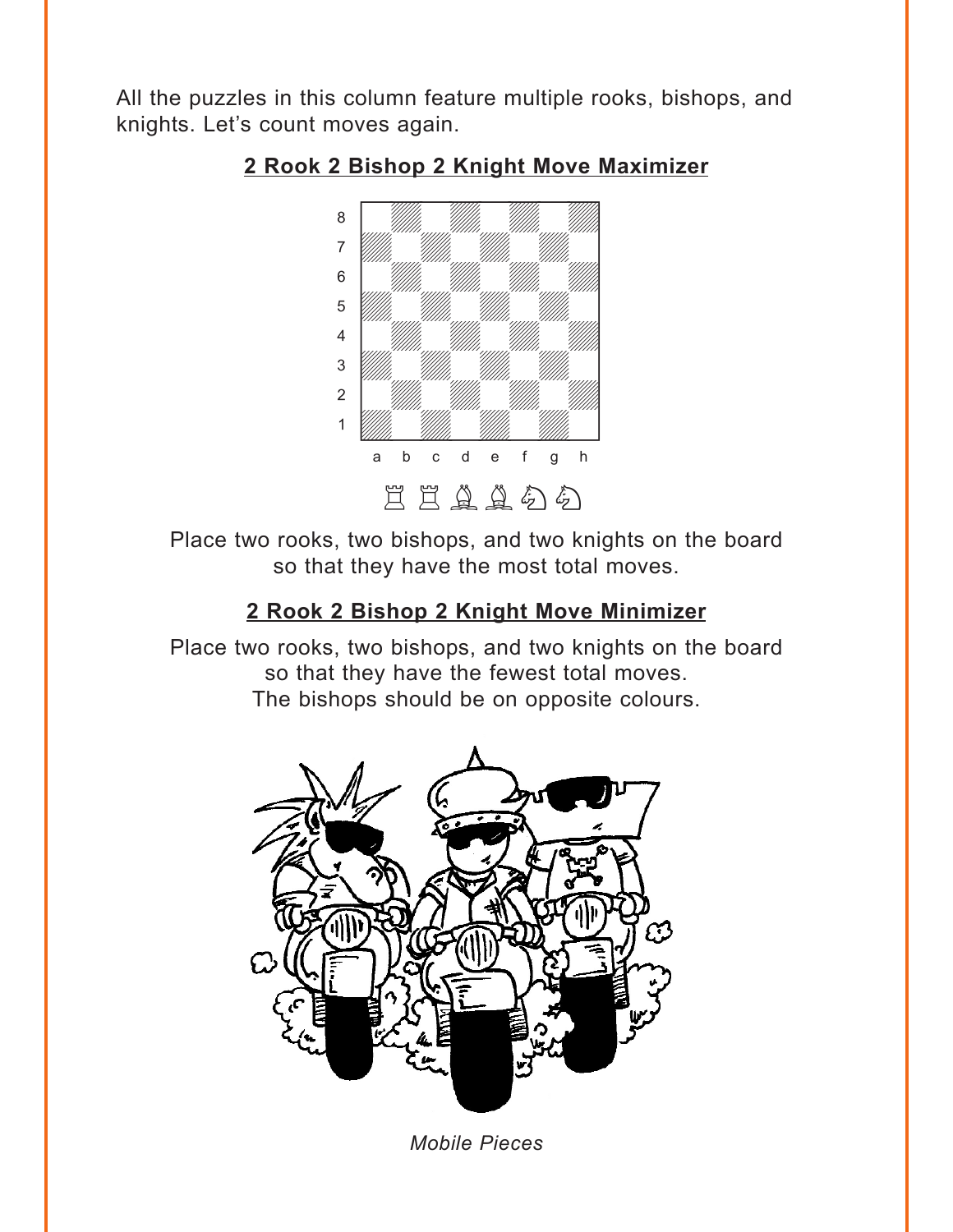## <span id="page-5-0"></span>**[Rook Bishop Knight Defensive Loops](#page-8-0)**



Place an equal number of rooks, bishops, and knights on the board so that each piece is defended exactly once and each piece defends exactly one other piece.

The chain of defence must form a *continuous loop*. The first piece guards the second; the second guards the third; the third guards the fourth; ...; and the last guards the first.

- **A.** [five rooks, five bishops, five knights](#page-8-0)
- **B.** [six rooks, six bishops, six knights](#page-9-0)

The order of the pieces in the loops does not have to be consistent. For example, with every rook guarding a bishop, and every bishop guarding a knight. It can also be something like R - B - N - B - R - N, etc.

A program by François Labelle, specially written for solving defensive loops, has shown that part B can only be solved with a varied order.

The same problem with four pieces of each type was given in column 24.

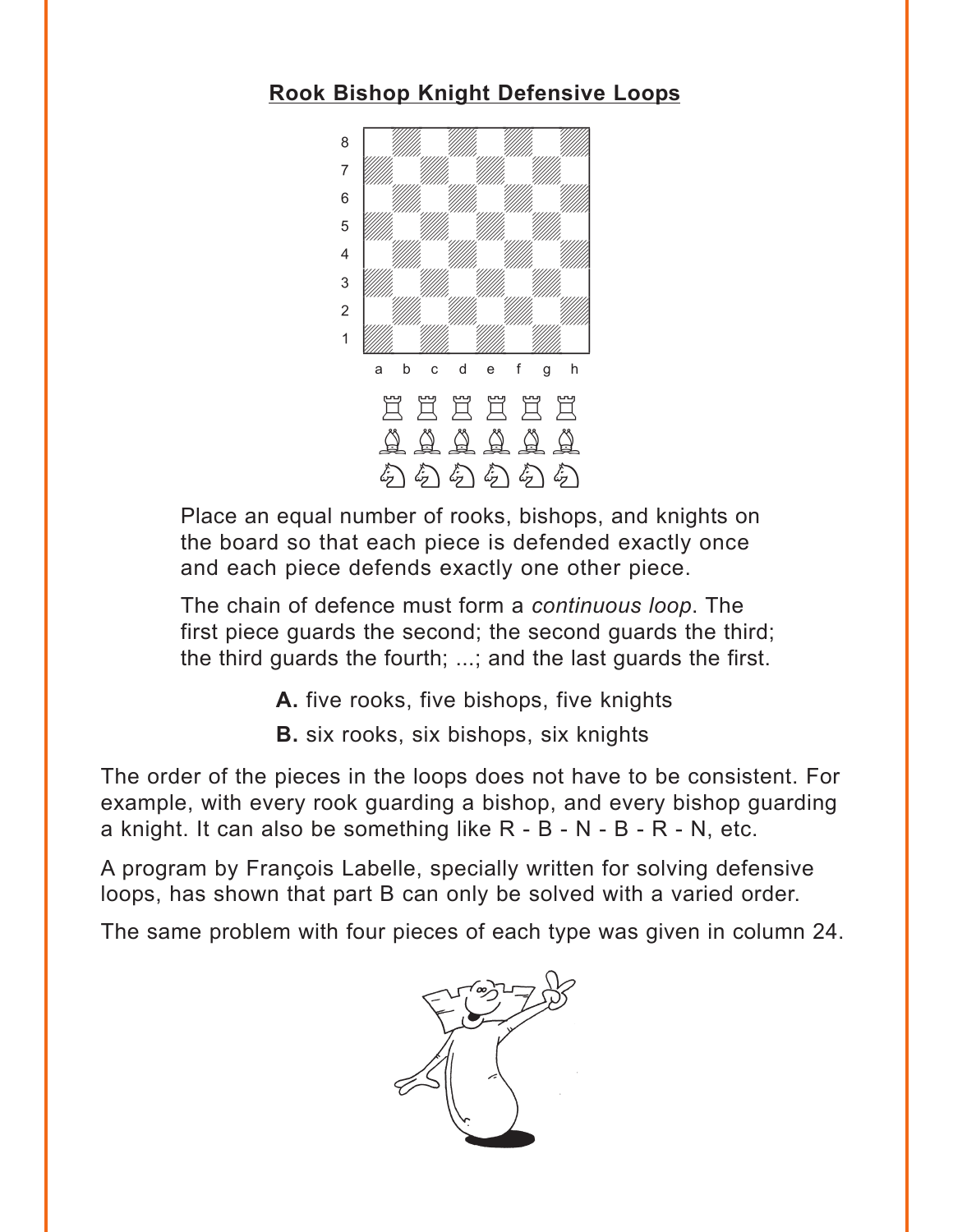# <span id="page-6-0"></span>**SOLUTIONS**

Triple loyd 72 and RRBBNN maximizers/minimizers by J. Coakley. *Puzzling Side of Chess* (2018).

**PDF hyperlinks.** You can advance to the solution of any puzzle by clicking on the underlined title above the diagram. To return to the puzzle, click on the title above the solution diagram.

*Archives***.** Past columns and a detailed index of problem-types and composers are available in the *Puzzling Side of Chess* archives.



**[Triple Loyd 72](#page-3-0)** where  $\frac{1}{2}$  is the set of  $\frac{1}{2}$  in the set of  $\frac{1}{2}$ 

B. Kd4= C. Ke2 (Bf3#)

As usual, each piece finds a role in some part of the puzzle.

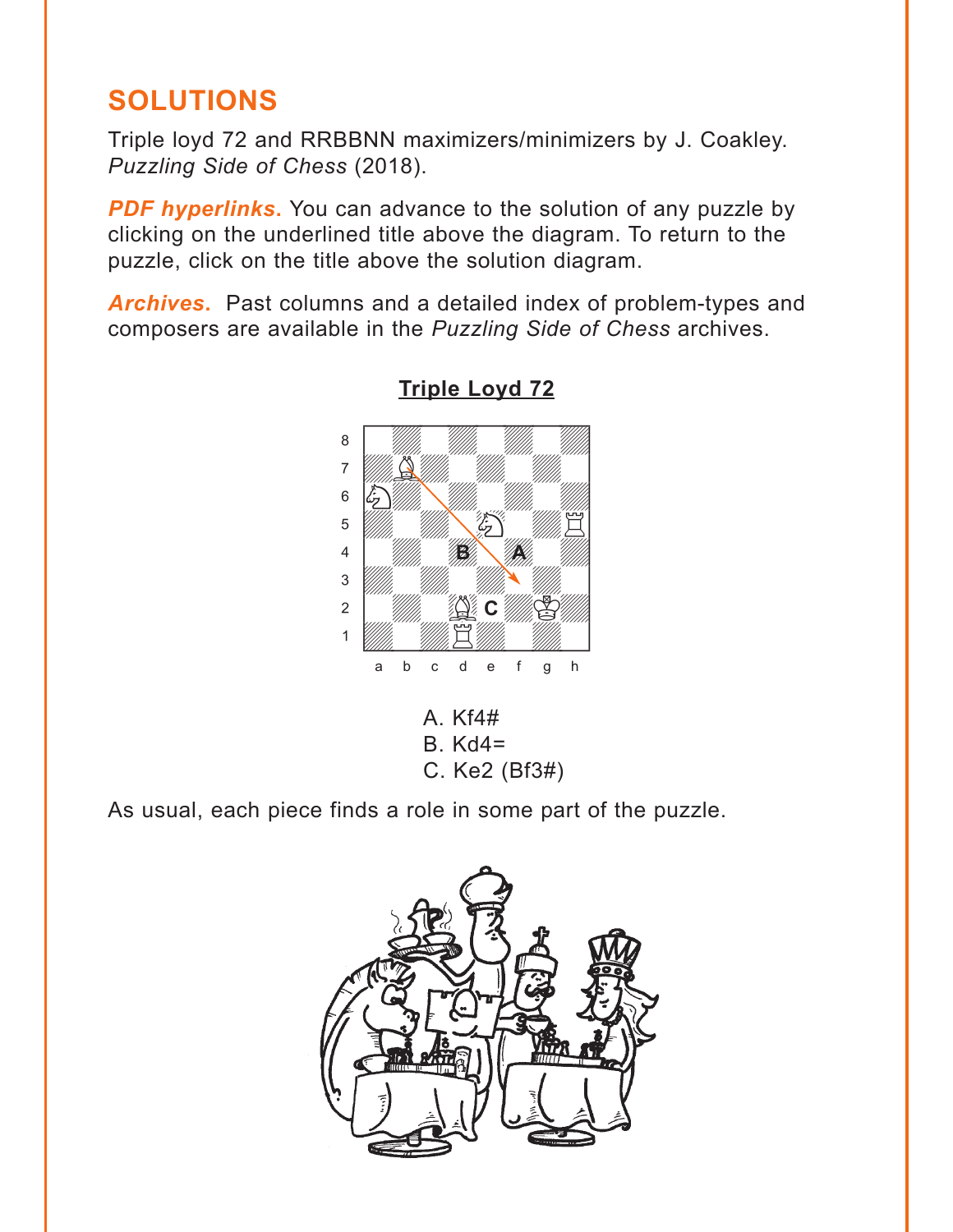### <span id="page-7-0"></span>**[2 Rook 2 Bishop 2 Knight Move Maximizer](#page-4-0)**



70 moves (R14 + R14 + B13 + B13 + N8 + N8)

This record is the theoretical maximum. There are many solutions.

### **[2 Rook 2 Bishop 2 Knight Move Minimizer](#page-4-0)**



10 moves  $(R1 + R1 + B0 + B0 + N4 + N4)$ 

The same position with rook on a1 instead of b2 is also 10 moves. This record has not been verified by computer.

With same colour bishops, a position with only 9 moves is possible. Rb1 Rb2 Ba1 Bc1 Nb3 Nd2  $(R0 + R2 + B0 + B0 + N3 + N4)$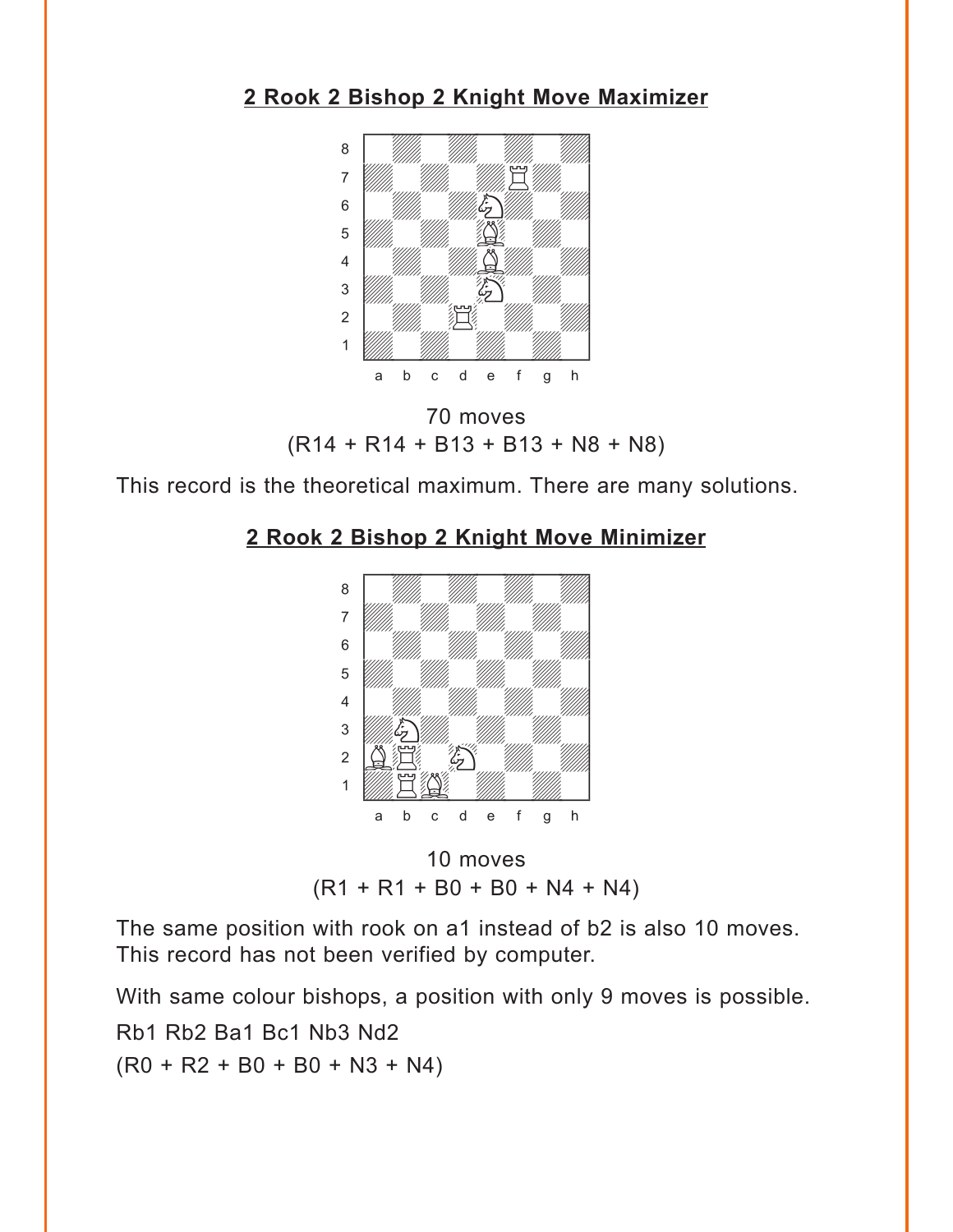### <span id="page-8-0"></span>**[Rook Bishop Knight Defensive Loops](#page-5-0)**

**A**

Jeff Coakley 2018 analysed with Caisay 4.1 (Adrian Storisteanu) *Puzzling Side of Chess*



Five rooks, five bishops, five knights. Each defends one piece, each is defended once. There are 25 solutions with a consistent repeating order of R - B - N as in the diagram above, and 2 solutions with the order R - N - B, shown below.